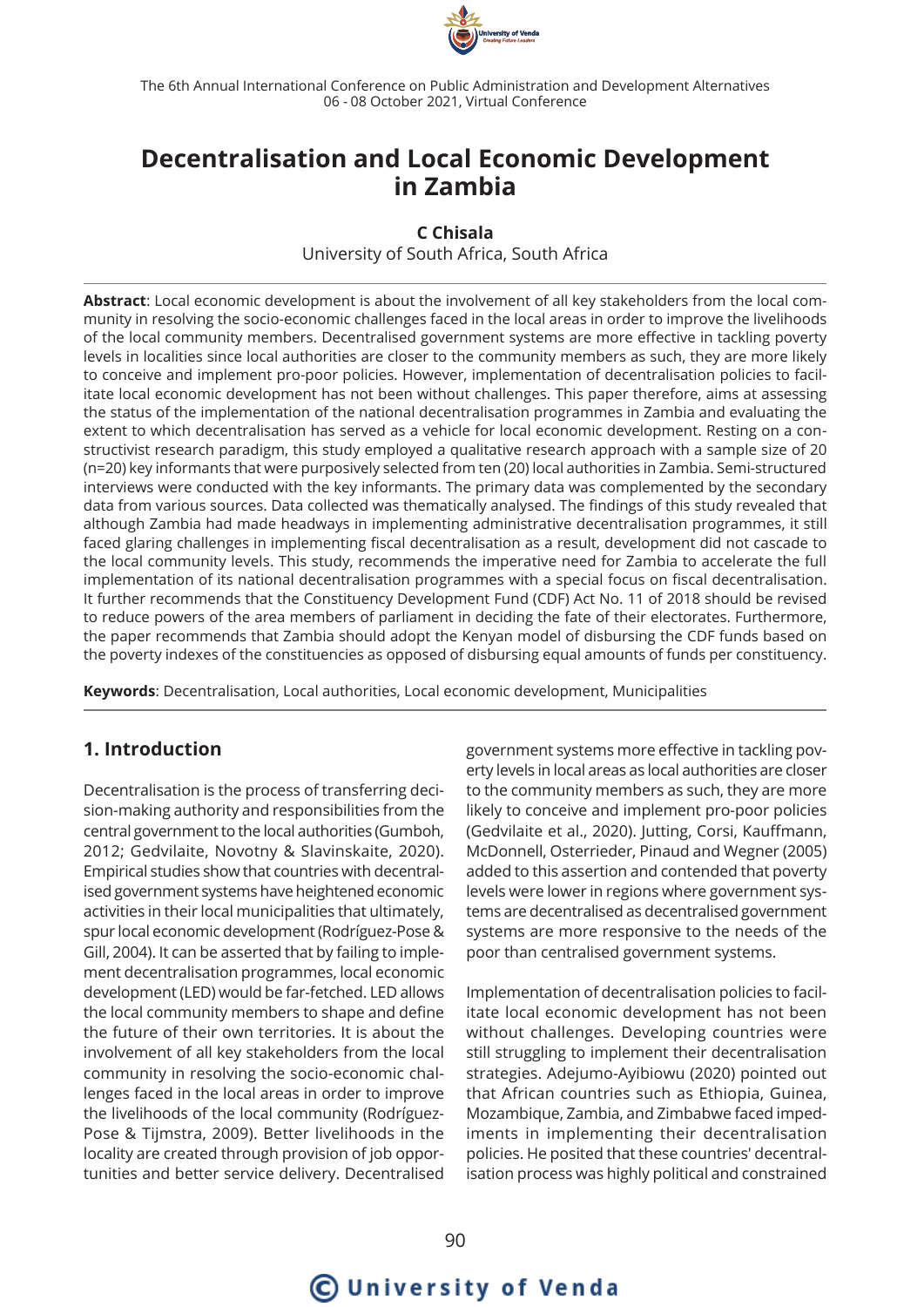by financial resources. Other studies (Gumboh, 2012; ZIPAR, 2015; Resnick, 2019) astutely corroborated Adejumo-Ayibiowu's assertion and specifically cited Zambia to have failed to effectively implement its decentralisation policy. Zambia's failure to advance its decentralisation process has incapacitated the local authorities insofar as driving the LED process was concerned and thus failing to meet local community needs.

This paper therefore, aims at assessing the status of the implementation of national decentralisation programmes in Zambia and evaluate the extent to which decentralisation has served as a vehicle for local economic development. Resting on a constructivist research paradigm, this study employed a qualitative research approach research. A constructivist paradigm enables the researcher to gain deeper understanding of the world through experience (Creswell, 2014). This research required interaction with experienced people working directly in the local authorities in order to gain a deeper understanding on how they were driving the decentralisation agenda of the country and what challenges they encountered. The qualitative research approach was employed as the researcher focused on discovering new insights from the "horse's mouth". The research was based on the data collected between October, 2020 and September, 2021 through telephonic interviews and face-to face in-depth semi-structured interviews. Telephonic interviews were mainly used to collect data from local authorities located in far flung areas – the rural areas of Zambia. A sample size of 20 (n = 20) individuals were purposively selected from 20 local authorities from a population of 116 local authorities in Zambia. The non-probability sampling was selected based on the ability of the participants to inform research questions and enhance the understanding on decentralisation and LED. The idea was to collect data from one participant from each of the 20 local authorities. The collection of data was spread across the county i.e., two local authorities per province (region). Semi-structured interviews were conducted with the 20 key informants using a standardised interview guide. The goal of this type of methodology was to attain saturation of data. The saturation was reached after interviewing the fifteenth key informant. Data collected from the key informant interviews (KIIs) was recorded as field notes for analysis. The study also relied on secondary data from government policy documents and journals. Data collected was

thematically analysed. Thematic analysis enables research to understand the meaning of the data by way of identifying themes (Braun & Clark, 2006). This analysis looks for patterns, such as similarities, common and different experiences that emerge from the data. Ethical issues to do with anonymity and confidentiality of the data provided was duly adhered to.

## **2. Problem Statement**

Zambia is faced with high poverty levels and is classified as one of the poorest countries in the world (World Bank, 2018). Despite its impressive economic growth from the 2006 to 2015 averaging seven percent, poverty has remained high hovering over 54.4 per cent nationally and 76.6 percent in rural areas (CSO, 2018; World Bank, 2018). The lack of improvement of the living standards in local areas and high poverty levels have been attributed to the colonial-type of centrally governance system that Zambia adopted at independence in 1964 which alienates local participation (EAZ, 2011; Gumboh, 2012; EFZ, 2013; ZIPAR, 2015; Phiri, 2016; National Assembly of Zambia, 2019). The local government system in Zambia has failed to perform effectively on its service delivery obligations (GRZ, 2017). Despite government's attempts to implement the decentralisation programmes i.e. by creating new districts, deconcentrating human resource away from the central government, developing a decentralisation policy and its implementation plan, and even enshrining the decentralisation implementation in its Constitution and the local government act, Zambia still faced with challenges of fully implementing the decentralisation programmes (Bertelsmann Stiftung (BTI), 2012; Gumboh, 2012; Resnick, 2019). It can be argued that Zambia's failure to fully implement its decentralisation policy has contributed to the poor quality of service delivery at a local level resulting in a chronic high level of poverty incidence. It is therefore, critical to assess the extent the decentralisation programmes have been implemented and the impact if any, they have had on the improvement of service delivery and hence the local economic development.

## **3. Decentralisation and Local Economic Development**

A plethora of studies on decentralisation in Zambia have been undertaken (Chisala, 2021a; Adejumo-Ayibiowu, 2020; Resnick, 2019; Resnick, Siame,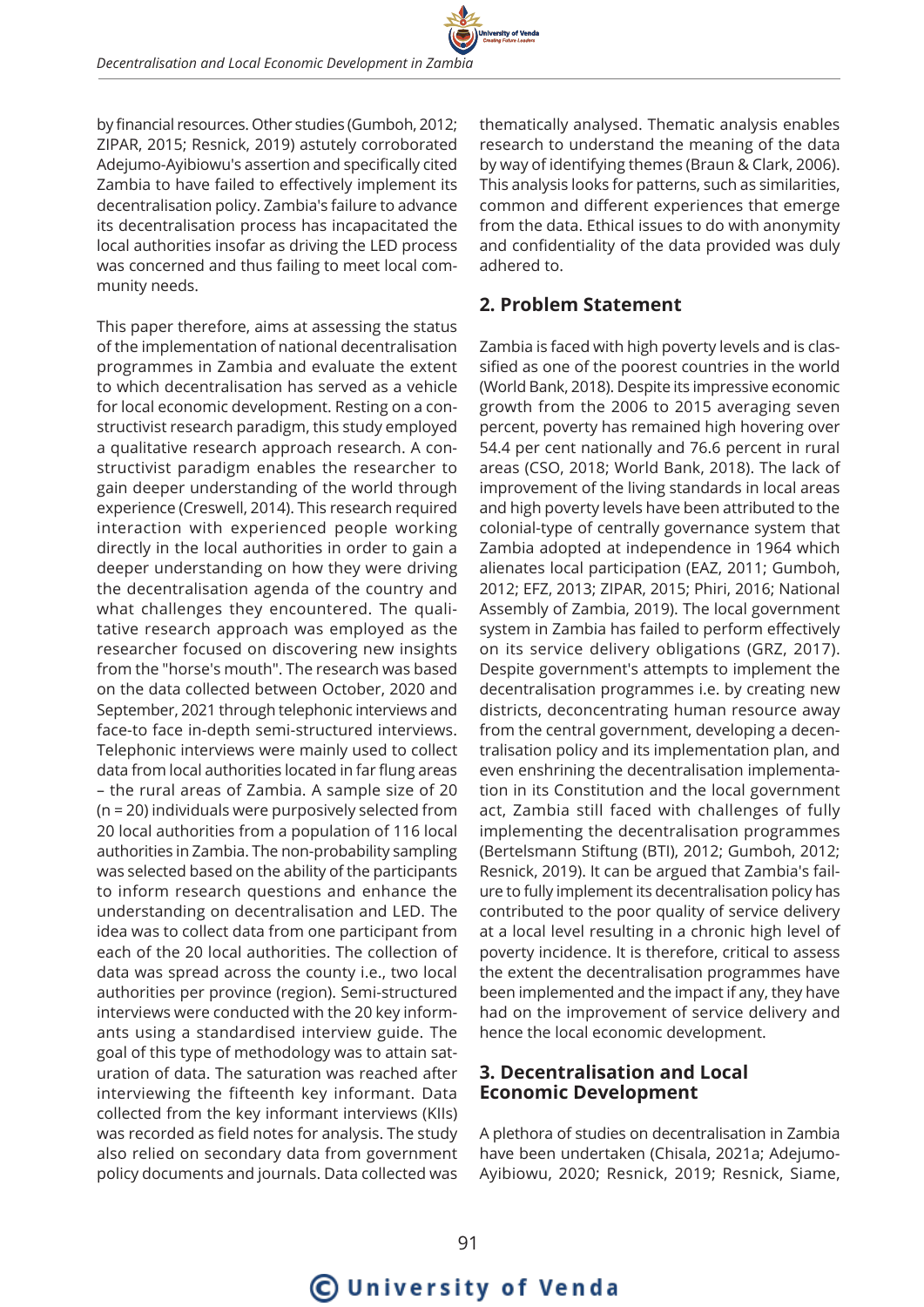

Mulambia, Ndhlovu, Sicilenge, & Sivasubramanian, 2019; Ashraf, Bandiera & Blum, 2016; BIT, 2012; Gumboh, 2012). Whilst these studies provided a strong base and gauged the state of the decentralisation process in Zambia, this study goes beyond this and links decentralisation to local economic development (LED).

#### **3.1 Decentralisation**

Wallace E. Oates, an American economist, developed the decentralisation theory in 1972 (Oates, 2006). The theory argues that central governments are incapable of effectively implementing public policy on regional and local areas as such it advocates for devolution of power and authority to the lower ranks of governance (Oates, 2006). The theory was a build-up on the early academic discourse of scholars (Tiebout, 1956; Musgrave, 1959; Olson, 1969) on fiscal federalism / fiscal decentralisation promoted sharing of responsibilities and fiscal power within the public sector. The decentralisation theory makes an assumption that sub-national governments were best placed to develop local communities. A copious of researchers (Song, 2013; Sacchi & Salotti, 2014; Kyriacou, Muinelo-Gallo & Roca-Sagalés, 2017; Rodríguez-Pose, 2009) have recently used the decentralisation theory to analyse and evaluate regional inequalities or regional discrepancies in income. The International Monetary Fund (IMF), the World Bank and the Organisation for Economic Cooperation and Development (OECD) have also recently propagated the fiscal decentralisation policies in their studies of regional economic development (Gedvilaite et al., 2020).

Decentralisation occurs at three distinct levels which are: political, administrative and fiscal decentralisation (Reid, 2019). The redistribution of powers and responsibility through devolution and delegation to the local authorities can be said to be political decentralisation (Smoke, 2017). When local authorities have the authority to decide on the administrative decisions without seeking approval from the central government then they are said to be administratively decentralised (Reid, 2019). Administrative decisions could mean formulating of by-laws and regulating them and also performing human resource management functions. Fiscal decentralisation is giving full revenue autonomy to the local authorities including liberty to spend their revenues and contract loans without

seeking permission from the central government (Reid, 2019). In the OECD countries where the local authorities have the autonomy on their revenues, local areas are more developed than in countries that are not fiscally decentralised (Chisala, 2021a). Studies show that countries with fiscally decentralised governance system have a higher gross domestic product (GDP) (Reid, 2019). The World Bank in its study of fiscal decentralisation confirms this assertion that economic activity is stronger in countries where governance systems are decentralised (Reid, 2019). Further, Blöchliger (2013), in his study to test the correlation between GDP of different OECD countries and decentralisation, found that a 10 percent increase in the level of decentralisation was significantly associated with an increase of the GDP per capita by 0.3 percent, on average. In the Blöchliger (2013) study, the proxy used for decentralisation the share of total public expenditure allocated by subnational government (i.e. spending decentralisation). While the author agrees with this finding, other studies found different results depending on the proxy used for decentralisation. For example, Baskaran and Feld (2009) and Thornton (2007) used "tax discretion" as an indicator for fiscal decentralisation and found no relationship between fiscal decentralisation and growth. The more appropriate proxy used by many scholars is the expenditure share. The local authority expenditure share would also be the appropriate signal for decentralisation for developing countries such as Zambia. Furthermore, the study by Reid (2019) found a positive correlation between decentralisation and voter apathy in local government elections. Reid (2019) argued that the less fiscal decentralised countries attracted fewer voters during the local government elections because the electorates tend to lose interest in local governance when their standards of living did not improve even after participating in previous elections. Jutting et al., (2005) looked at how decentralisation impact poverty levels. Here, the scholars focused on poverty reduction aspects such as empowerment and facilitation of access to social services as aspects influenced directly by decentralisation. Empowerment in the form of participation of the poor in decision making of local programmes and policies. Decentralisation should ideally enhance local participation and eliminate barriers in decision that are inherent in centrally planned governance systems (Jutting et al., 2005). Figure 1 on the next page depicts the impact decentralisation would have on local poverty.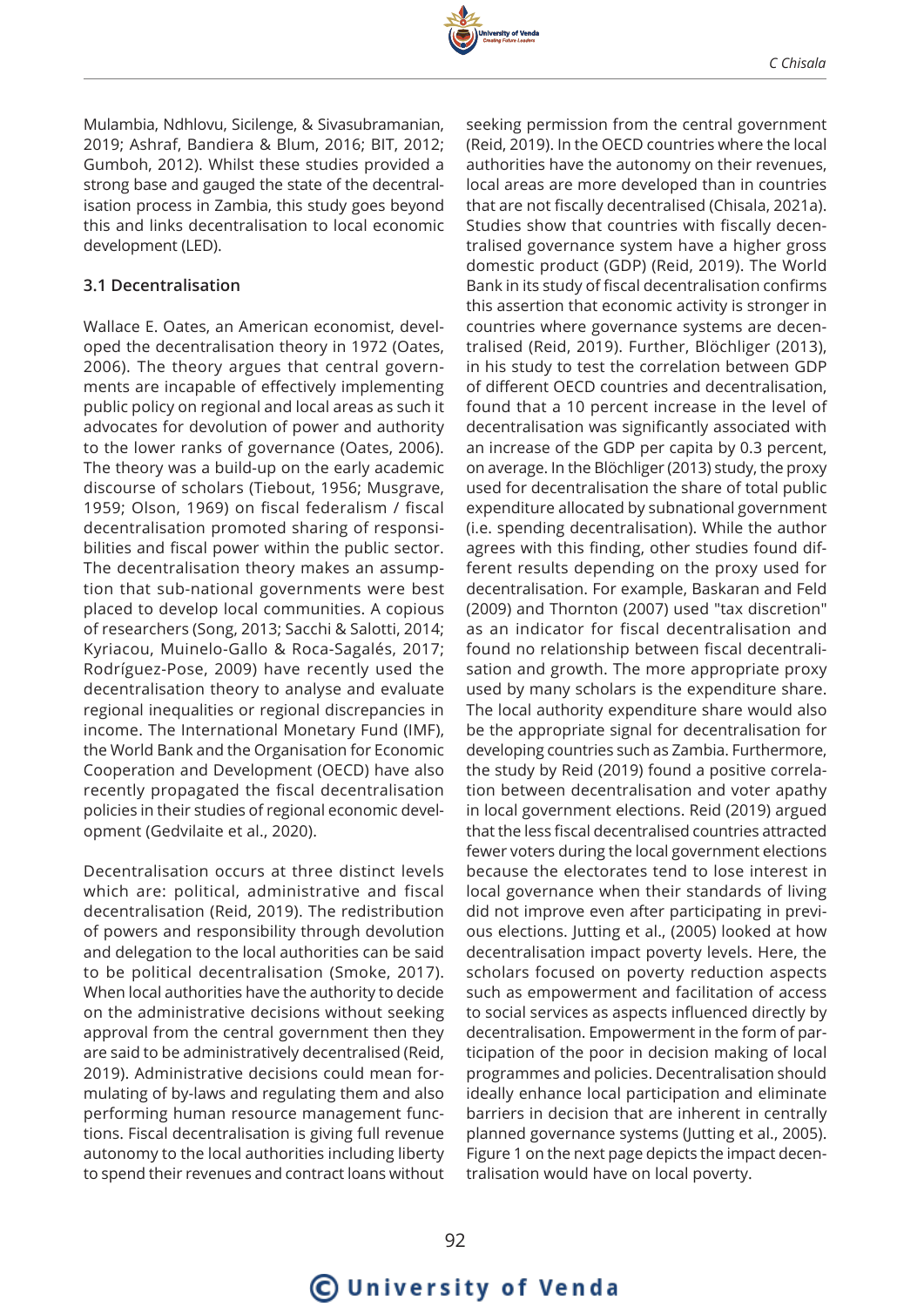

#### **Figure 1: Decentralisation and Poverty**

versity of Venda

Source: Jutting et al., (2005)

As shown in Figure 1, there are two sets of conditions which are critical determinants to realise effective pro-poor decentralisation policies. These are the country specificities and the design of the process of decentralisation. The process design involves political factors – the political will and policy coherence, administrative factors such as measures on anti-corruption, capacity building, and fiscal factors concerning devolution of fiscal resources. The political factor interacts with the country specificities to create full empowerment of the local people and facilitates access to services that in turn reduce poverty levels in the community through increased consumption and income levels of the local citizens (Jutting et al., 2005). Enhanced efficiency in service delivery could have a direct impact on poor people's welfare and improve their access to education, health, water, sewage, and electricity – LED (Jutting et al., 2005). However, decentralisation should avoid the creation of regional disparities as such, careful implementation of the policies in a balanced way needs to be adopted (Namano, 2014; Jutting et al., 2005). Furthermore, measures need to be put in place to ensure that a few elites do not capture the decentralisation process to use it to their own benefit. The decentralisation process has however,

registered success stories. In Africa, for example, Ghana, Kenya and South Africa are countries where their robust decentralisation processes have visible impact on poverty and LED (Jutting et al., 2005). Most African countries embarked on decentralisation policies after the structural adjustment programmes (SAP) propagated by the World Bank and IMF failed to deliver low level of poverty (Adejumo-Ayibiowu, 2020). The SAP were centrally planned interventions aimed at promoting a free market system, private sector development by privatising of state-owned companies, deregulating exchange controls, and removing government subsidies (Chisala, 2021b). Local economic development (LED) was thereafter, placed at the centre of the decentralisation policies and programmes (Ashraf et al., 2016).

## **3.2 History of the Decentralisation Process in Zambia**

At independence, Zambia inherited a disjointed colonial administrative structure without a dynamic local government framework (Phiri, 2016). From the post-independence era, the Zambian government made a number of policy pronouncements on the need to undertake a robust decentralisation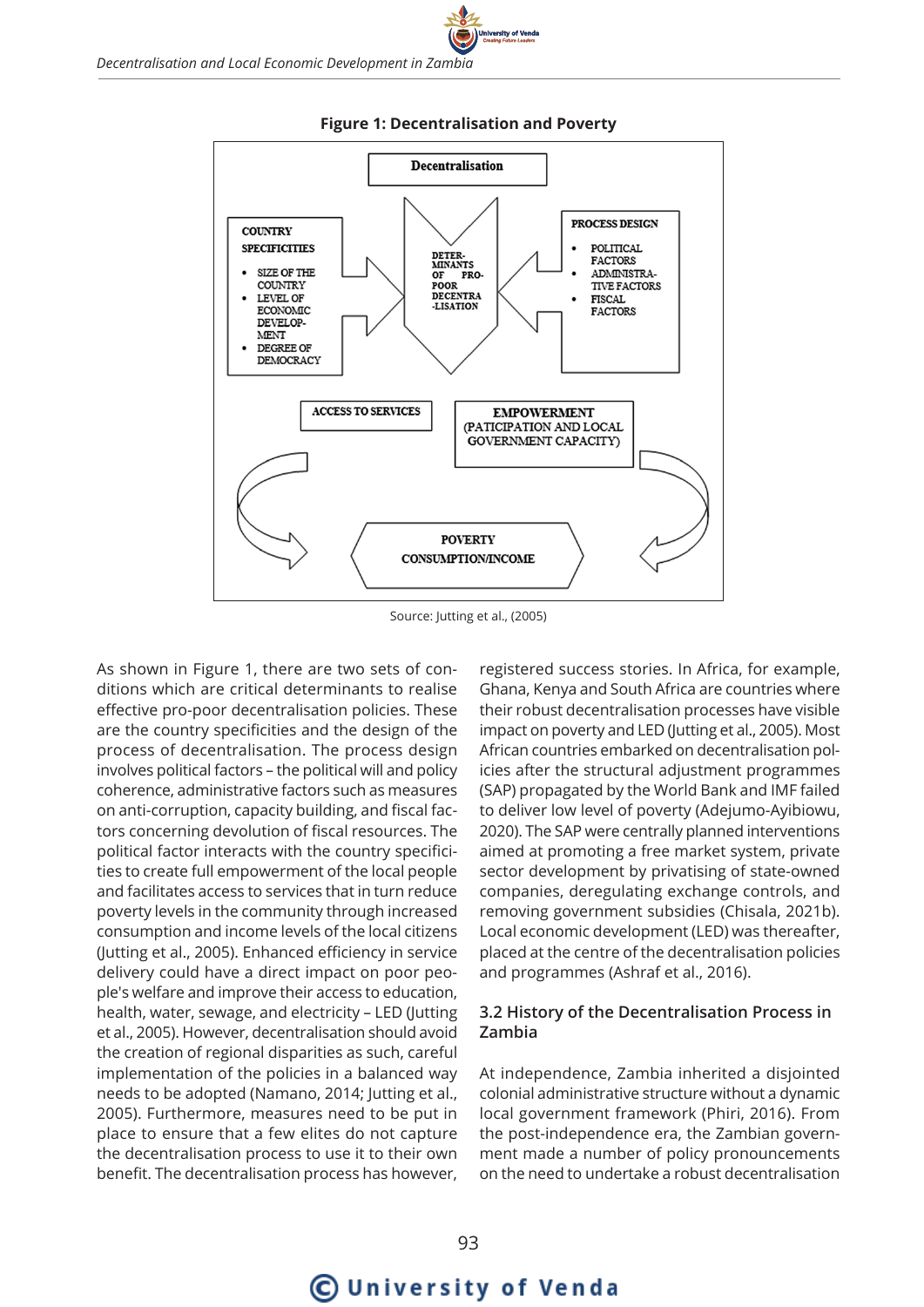





Source: Author

programme but without action. Gumboh (2012) attributed the failure to implement the decentralisation programme in Zambia to lack of political will. He asserted that successive governments feared to concede political power to lower levels of governance. This assertion was supported by Bertelsmann Stiftung (BTI) (2012), who contended that the politicians in Zambia were reluctant to advance the decentralisation agenda because some councils fell under the opposition strongholds. BIT (2012) concluded that decentralisation in Zambia was seen as transferring power to the political rivals that would weaken the governing party's political strength. Figure 2 depicts the post-independence history of the decentralisation process in Zambia from the founding first government, United National Independence Party (UNIP) to the current one, the United Party for National Development (UPND).

Figure 2 above gives a post-independence history of the decentralisation process in Zambia. The pronouncements for the need to decentralise government responsibilities began as far back as 1972, when the UNIP-led government of Dr. Kenneth David Kaunda, Zambia's founding president, developed its second development plan (GRZ, 1972). Nonetheless, the UNIP-led government implemented the most centralised governance system in a one-party state where decisions were made by the central committee of the party (Chisala, 2021a). The change of government from UNIP to President Frederick Titus Jacob Chiluba of the Movement for Multi-party

Democracy (MMD) in 1991 provided an impetus of the need to begin implementing decentralisation policies. This was proposed through one of the reforms: the Public Service Reform Programme (PSRP) which had three components, namely: Public Sector Management (PSM), Public Expenditure Management and Financial Accountability (PEMFA) and Decentralisation and Strengthening of Local Government (DSLG) (Gumboh, 2012). The MMD era of 1991 also implemented the privatisation and deregulation policies that paved way to private sector development.

In 1995, Zambia formulated its national decentralisation document and in 1998, the decentralisation document was presented to cabinet (Resnick et al., 2019; Gumboh, 2012). The document became a national decentralisation policy and was enacted in 2002. The launch was delayed by two years and in 2004 the government of President Levy Patrick Mwanawasa launched the policy. This followed by the establishment of the decentralisation implementation plan (DIP) the same year and the decentralisation secretariat, a unit that was tasked to coordinate the implementation of the decentralisation programmes in Zambia (Resnick et al., 2019). The decentralisation policy envisioned to empower people by increasing their participation in the running of local affairs: "the vision of the government is to achieve a fully decentralised and democratically elected system of governance characterised by open, predictable and transparent policy making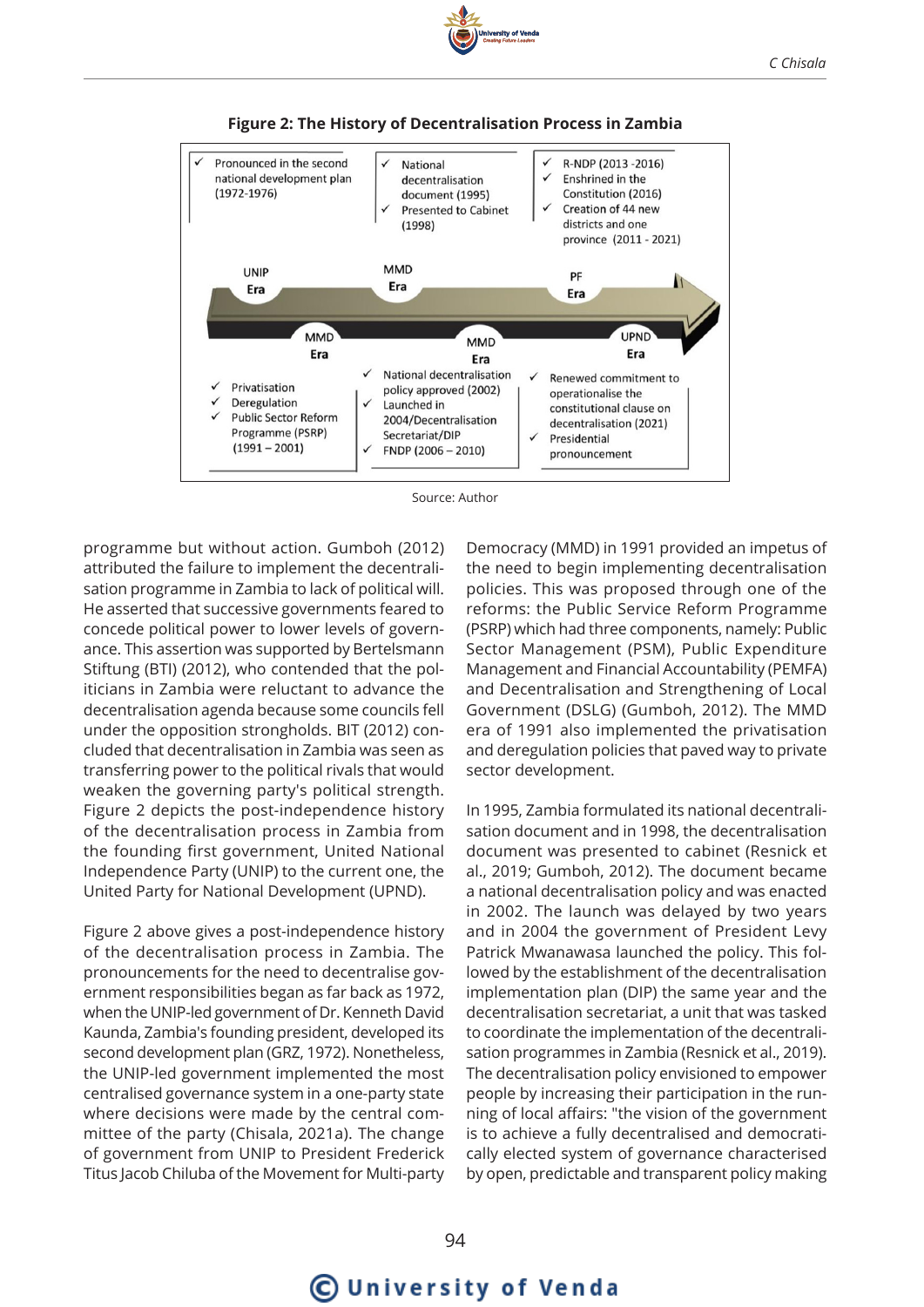and implementation processes at all levels of the public service, effective local community participation in decision making and development and administration of their local affairs while maintaining sufficient linkage between central and local government" (GRZ, 2002:18). The decentralisation programme was re-echoed in the country's fifth national development plan (FNDP) in 2006 (GRZ, 2006).

Since the national decentralisation policy was launched in Zambia there has been no tangible progress in implementation (Resnick et al., 2019; Ashraf et al., 2016; Gumboh, 2012; LGAZ, 2017; Mukwena, 2014). Binwell Mpundu, the former district commissioner for Kitwe, one of the provincial cities in Zambia, corroborated this assertion. He argued that the failure to implement the decentralisation policy in Zambia had adverse effects on the local economic development agenda (Mpundu, 2020).

In 2011 when the MMD lost power to the Patriotic Front (PF) of President Michael Chilufya Sata, the PF-led government ignited the discourse on decentralisation. The PF government revised the national development plan, the revised sixth national development plan (R-SNDP) that prioritised the decentralisation process in Zambia (GRZ, 2013). The PF government created 44 more districts in an attempt to what they described as taking development closer to the people (Chisala, 2021a). The PF-led government also created one more administrative province (region). Despite these interventions, poverty at the local levels have remained high and the impact on the improvement of local livelihoods has remained insignificant (LGAZ, 2018). In 2016, the PF-led government enshrined the implementation of the decentralisation in the Zambian Constitution (GRZ, 2016). Despite including this clause on decentralisation in the Constitution, the implementation of the decentralisation process has only remained on paper.

The change of government in 2021 from the PF to the United Party of National Development (UPND) of President Hakainde Hichilema has provided a new momentum to the decentralisation process in the country. The UPND government has prioritised the devolution of power to the lower organs. In their party manifesto, the UPND has committed to actualise the provisions of the Zambian Constitution by ensuring that decentralisation is implemented, improve capacities of the local authorities to make

decisions and deliver services to the local people and enhance local participation in governance (UPND, 2021). The UPND-led government dubbed the "New Dawn administration" seeks to operationalise the constitutional clause on decentralisation through the devolution of power and resources to the lower organs of government, the local authorities.

### **3.3 The Local Government System in Zambia**

The 2016 Constitution of Zambia, article 151 provides for the establishment of a system of local government where functions, responsibilities and resources from the national government and provincial administration are transferred to local authorities in a coordinated manner (GRZ, 2016). Zambia is divided into 10 provinces, each one led by a provincial minister. Zambia's local government system is at three levels, i.e., the central, the provincial and the districts. The districts are at the grassroot level of government and the main conduit of delivering services to the local people. The districts have dual administrations, i.e. the field administration headed by the District Commissioner is represented by respective line ministries such as health, education, agriculture and community development ministries (Chisala, 2021a). These officers in the field administration however, answerable to their respective ministries from the central government. On the one hand, the councils headed by the Mayors or the Council Chairpersons who in turn report to the Ministry of Local Government – headquarters (Chisala, 2012a).

The local government has a single-tier system comprising three types of councils: city, municipal and district/town councils making up 116 local authorities countrywide (Chisala, 2021a; Resnick et al., 2019). The councils are composed of the city mayors, council chairpersons, councillors, and members of parliament of respective districts. Two representatives from the chiefs are also included in the councils (Chisala, 2021a). Figure 3 shows the local government system in Zambia.

As shown in Figure 3, the local government system is comprised the provincial and district coordinating committees. These committees coordinate development programmes and activities in provinces and districts. The provincial development coordinating committees (PDCC) are responsible for provincial development plans based on the input from the district development coordinating committees (DDCC)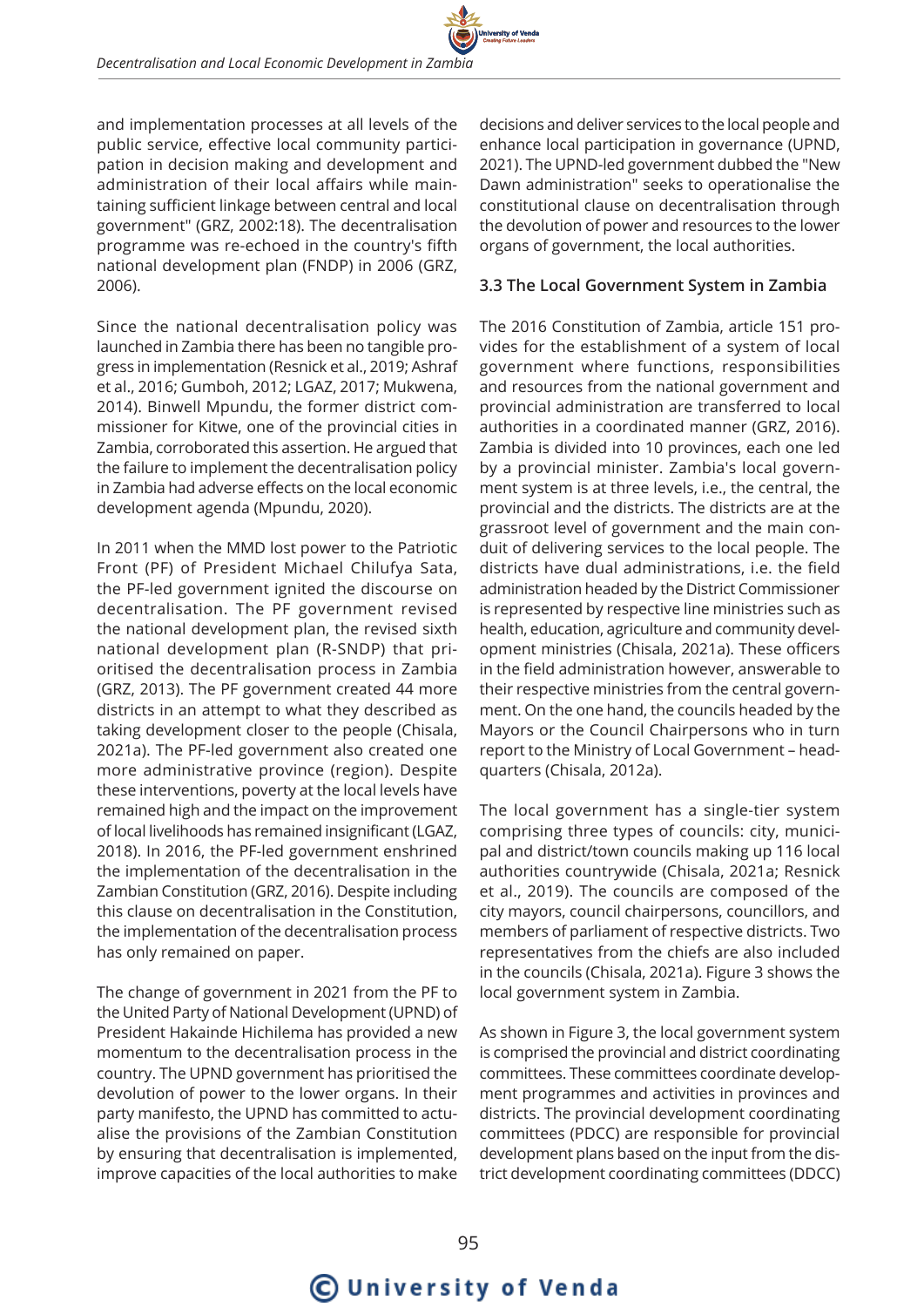

## **Figure 3: Local Government System in Zambia**

Source: Author's own compilation.

and transmit the development plans to the National Development Coordinating Committee in charge of formulating the national development plans for the country.

The ward development committees (WDCs) and the resident development committees (RDCs) are at the tail end of the local governance. Their main role is to facilitate community participation in the local economic development process and to monitor service delivery projects in their communities. The WDCs are formed by the ward councillors while the RDCs are formed by the local residents.

## **3.4 Local Economic Development**

Local economic development strategies were first practised first by the high-income countries in the 1960s with a specific objective to resolve socioeconomic problems in relation to cases of economic regeneration (Rogerson, 2015; Swinburn, Goga & Murphy, 2006). The LED strategies came into being as a response by the local government authorities to deter mobility of businesses and capital between different locations to gain competitive advantage (Swinburn et al., 2006). The LED approaches have become popular because of what has been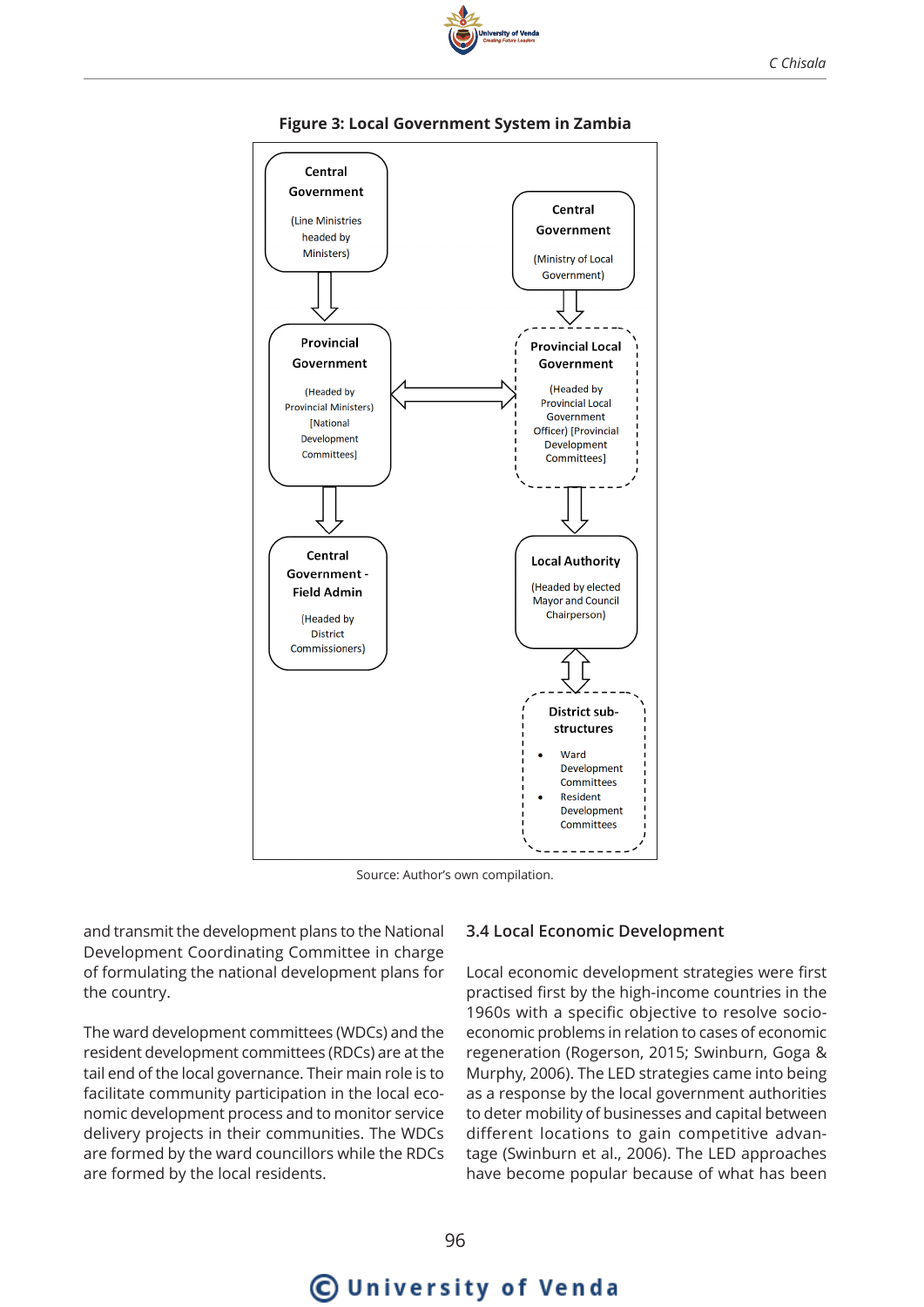





Source: Adopted and modified from Auriacombe and Van der Waldt, 2020.

perceived as a failure of top-down strategies to address local economic needs, problems and challenges (Rodríguez-Pose & Palavicini-Corona, 2013). Successful LED demands the devolution of fiscal and political responsibilities to the local authorities (Auriacombe & Van der Waldt, 2020). The local authorities, being at the centre of LED, need to involve and cooperate with key stakeholders in the locality to make impactful LED policies that would lift its people out of poverty, improve their quality of life, and create job opportunities for them. The LED approach ensures that poverty is alleviated among the poorest of the poor people in the country.

The LED process starts with formulating a strategy. The LED strategy should be a part of a broader community-wide strategic plan. The strategy is implemented through annual action plans. Auriacombe and Van der Waldt (2020) recommend that local authorities should adopt an integrated strategy that responds to the socio-economic needs of the locality. They contended that these strategies should consider an analysis of the internal functioning of the local authority and the environment in which it operates (i.e., SWOT analysis); develop a vision and long-term objectives for the local authorities; design macro and micro strategies to implement or operationalise the local authorities' obligations and functions; monitor and evaluate its impact; and make necessary adjustments where necessary. Figure 4 depicts a LED strategic planning process.

In implementing the LED strategy, local authorities require financial resources and human capacity. The failure to fiscally decentralise the governance system in most developing countries hinders the successful implementation of the LED strategy.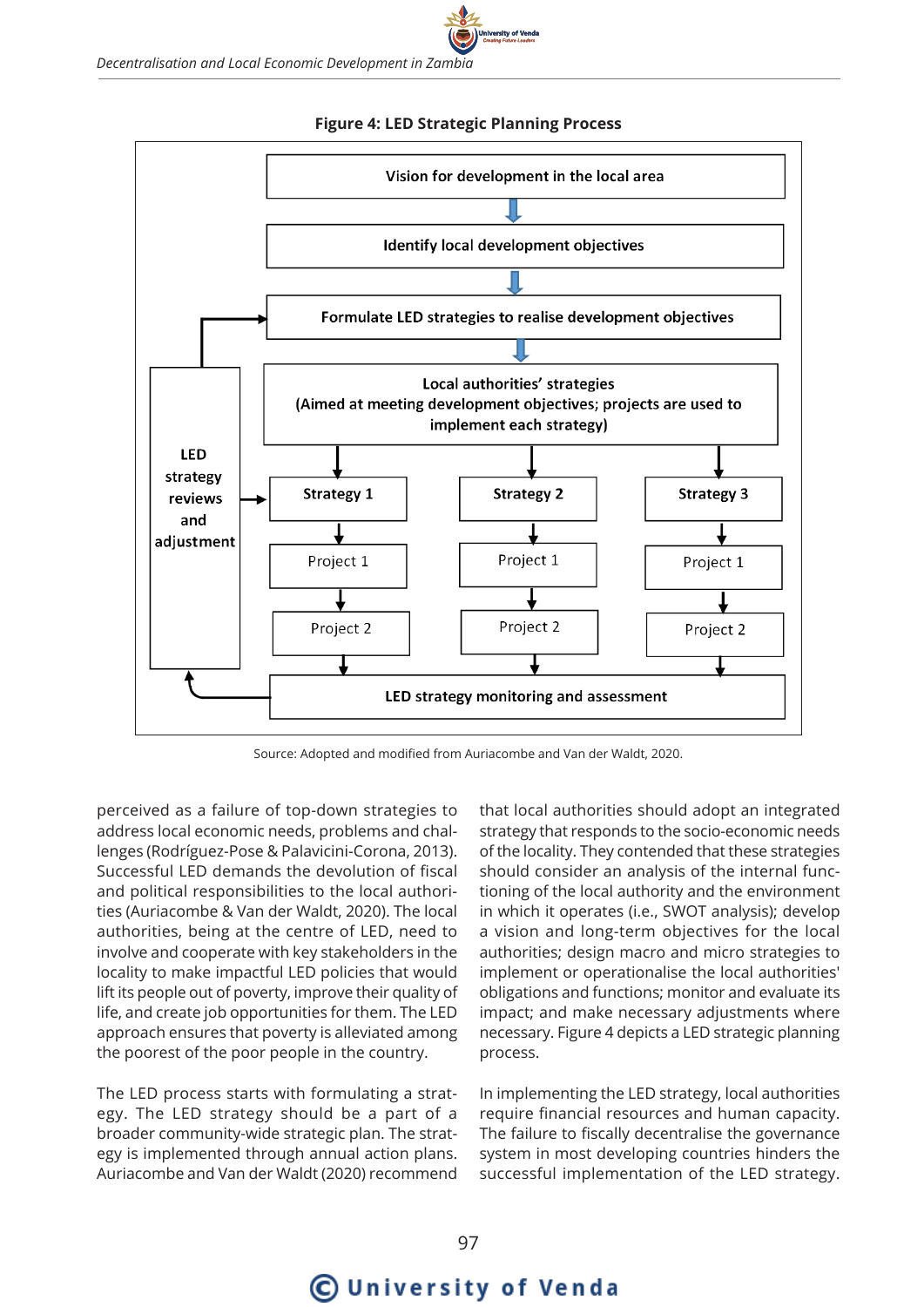

Zambia has attempted to use what it calls the Constituency Development Fund (CDF) as means to fund the local projects. The CDF was created in 1995 as a financing tool to for the micro community-based projects that contributes to poverty reduction at a constituency level (GRZ, 2018). The projects have to be in line with the local communities' priorities. The CDF was designed to empower the local communities in the 156 constituencies in Zambia to participate in the decision-making processes of LED. However, a plethora of studies (EAZ, 2011; EFZ, 2013; ZIPAR, 2015; Phiri, 2016; LGAZ, 2018) that assessed the impact of the CDF revealed that the CDF did not involve the local community in project development decisions and hence it negated the concept of the LED approach. The studies found that the CDF was personalised by the area member of parliament who utilised the funds according to his or her preference and that in most cases the CDF was misused and misappropriated (EFZ, 2013; Phiri, 2016; ZIPAR, 2015). As a result, the CDF projects lacked ownership of the local community members (Musenge, 2013).

Nonetheless, the ideal process of the CDF disbursement process begins by calling for project proposals from the local community members at the beginning of each year. Committees known as the Constituency Development Committees (CDCs) call for these project proposals for funding from the local communities represented by the Ward Development Committees (WDCs). The CDCs thereafter receive the project list of proposals, deliberates on them, selects the successful ones and transmits them to the planning sub-committee of the District Development Coordinating Committees (DDCCs) for appraisal. The DDCCs then make recommendations of the selected proposals to the council for approval. Once the council approves the proposals, they are submitted to the minister in charge of local government for the final approval. The selected approved projects are then funded by the CDF depending on the availability of resources. The release of the CDF to the local authorities has however, been erratic. For example, in 2015 and 2016, 34.7 percent and only 0.7 percent respectively, of the budgeted CDF were released, making it impossible for the constituencies to implement local projects earmarked for those years (National Assembly of Zambia, 2019).

The Local Government Act, No. 2 of 2019 provides for the local government equalisation fund (LGEF), a supplementary funding to the local authorities.

The Act also stipulates that 20 percent of the LGEF should be used for infrastructural projects in the local areas (GRZ, 2019). However, the local authorities have faced challenges in building infrastructural projects as the LGEF is inadequate and in most cases disbursed late (National Assembly of Zambia, 2019).

#### **4. Results and Discussion**

The literature review reveals that Zambia still faces challenges in rolling out its decentralisation programme. So far, the country has been seen to undertake decongestion measures where new provinces, new districts and new offices have been created without matching resources. The failure by government to fully implement the decentralisation policy has been viewed by key informants as a great betrayal on the part of the government as such it has adversely affected meaningful development in the local areas. One of the emerging themes that came out from the interviews was that CDF was used as a tool for decentralisation and LED, however, the local community was alienated from fully participating in the local development process. A key informant revealed that: *"the decentralisation process was captured by the political leadership who had a final say on the projects to be funded under the CDF despite it being inadequate to meet their needs".* In corroboration, another key informant mentioned: "*The politicians select [selected] projects that served their personal interest at the expense of the communities' preferences. All we see here are projects being undertaken which the community never proposed nor contributed".*

The CDF Committee that superintends the approval of CDF projects is highly skewed to the serving area member of parliament. In fact, the Constituency Development Fund Act of No. 11 of 2018 empowers the area member of parliament (MP) to directly appoint six (including herself) out of ten representatives to sit on the CDF Committee. This arrangement by and large favours the interest of the MP and nullifies the effectiveness of the entire consultation process. Put differently, the process alienates the local community members from participating in the decision-making process as the selected community representatives on the CDF Committee are answerable to the area member of parliament as opposed to the community they represent. The author agrees with Mukwena (2014) that the development process in the local areas in Zambia was not owned by the local community members. This lack of ownership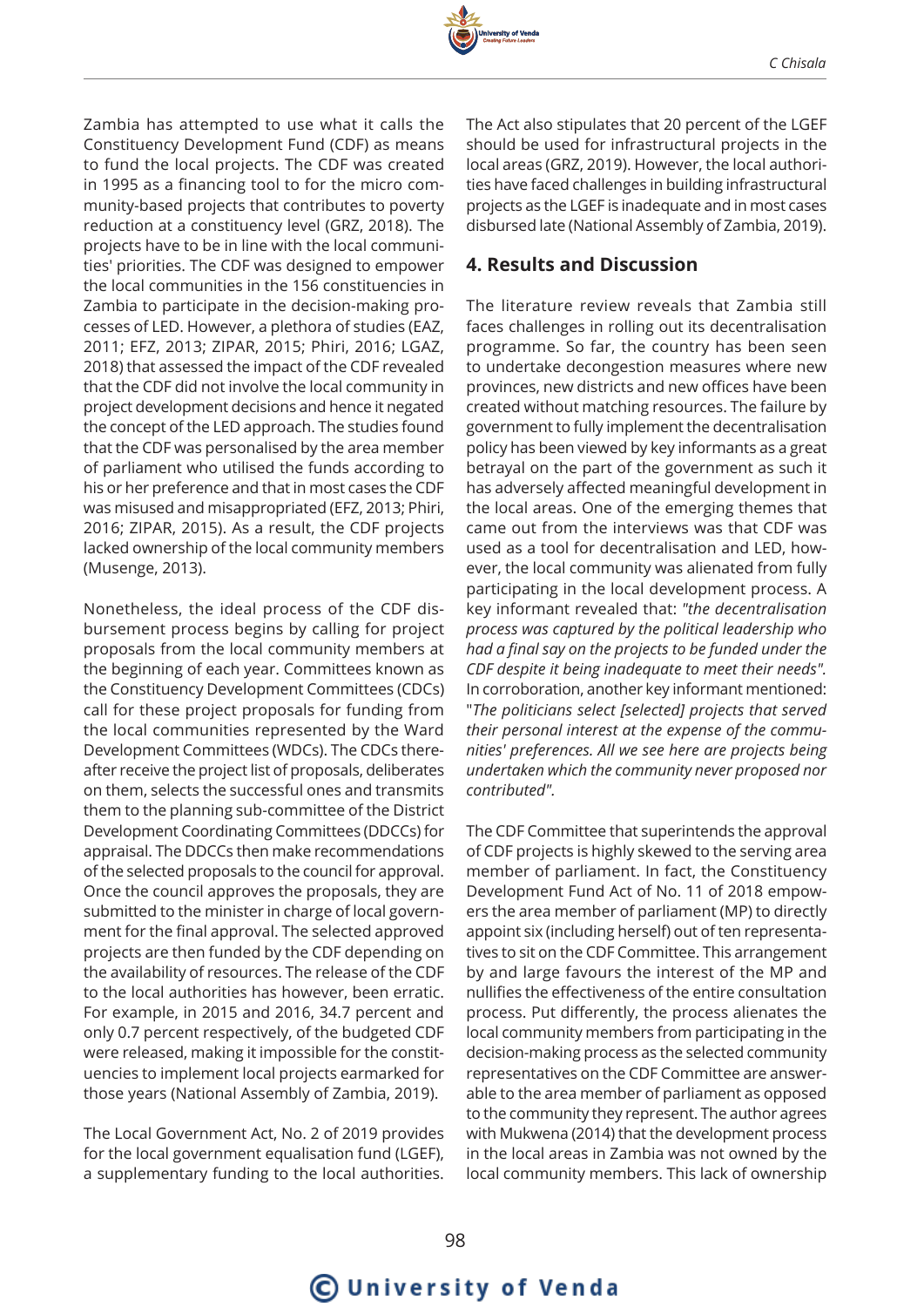by the local community members is evidenced by the high level of vandalism on community projects and also under-utilisation of the CDF facilities (National Assembly, 2020).

Another key informant revealed that: *"in some cases where the member of parliament and the council chairperson/mayor were from the different political parties, the project implementation process was extremely difficult as the political leaders were often at loggerheads with each other at the expense of project implementation".* This is a challenging phenomenon that would need to be ironed out and ensure that political leaders put the interest of the local community development first.

The Zambian government introduced the CDF amounting to 1.6 million Zambian kwacha (USD73,000) per year per constituency as a way of supporting locally driven projects (National Assembly, 2020). The CDF is allocated to each constituency equally despite of its area size and poverty incidence. One of the key informants attested that: *"we have the CDF that we receive from the central government, but this is just a drop in the ocean. It is very inadequate to meet all the problems in the community as such there are instances where most CDF projects remain unfinished because of lack of funds".* Another key informant was of the view that: *"the CDF and the LGEF were insignificant in resolving the challenges of the local areas".* These findings corroborate other scholars' assertions on the ineffectiveness of the CDF to contributing to LED (EAZ, 2011; EFZ, 2013; Musenge, 2013; ZIPAR, 2015; Phiri, 2016). To address the regional imbalances as advised by Jutting et al., (2005) and ensure that a fair share of the CDF is allocated to constituencies, Kenya adopted an approach where 75 percent of the CDF is equally distributed amongst its 290 constituencies and the remainder, 25 percent is allocated based on the poverty index of the constituency (Namano, 2014). This disbursement approach ensures that constituencies with higher poverty incidence receive more funds than other constituencies with less incidence of poverty i.e., those located in the cities.

Another emerging theme from the interviews was on the impact of the creation of new districts. A key informant mentioned that: "*the creation of districts did not have any meaningful impact on the local livings standards as they still faced financial challenges to implement LED strategies in the newly created districts*". This paper agues that the creation of districts only devolved power of the central government to

the district level rather than to the lower levels such as, the local authorities did not significantly improve the service delivery to the local people. Therefore, the creation of new districts did not lead to local economic development (LED) in the municipalities. In fact, Green (2013) found similar results in his study of the rise and fall of decentralisation in Uganda. The Ugandan government has created more districts from 56 in 2000 to 112 in 2010. Green (2013) found no correlation between the creation of new districts and improved service delivery of the local authorities in Uganda. He averred that the creation of new districts in Uganda just led to severe funding problems. Resnick et al. (2019), in their study of deepening decentralisation in Zambia coheres with Green's findings and contended that the council proliferation merely created pressure on the local government service commission to move staff around more frequently and resulted in poorly resourced councils that lack the capacity to fulfill their set objectives. The creation of districts in Zambia was not backed by scientific reasons but were a mere political undertaking. Pal (2015) contented that delimitation of boundaries and wards needed to be executed by an independent body in order to insulate the restructuring exercise from political interference. This was not the case for Zambia as such, despite the increase of districts in Zambia by the PF-led government, participants interviewed bemoaned the challenges in service delivery in the municipalities coupled with deep state of poverty levels especially in rural areas.

The other emerging theme was on the failure by government to fully implement the decentralisation programmes. A key informant submitted that: *"the decision-making process by the local authorities was a lengthy one as we need to get approval from the Capital*". Another key informant cohered this assertion that: *"people [government] only speak about decentralisation however, it has only remained on paper and we have not seen it here as you may be aware, there are high poverty levels in this district"*. The key informants believed that many parts of the country would have developed, had the power and responsibilities been devolved to the lower organs of governance allowing more citizens to participate in governance issues at the local level. To the contrary, the Local Government Act No. 2 of 2019 gives powers to the Minister in charge of local government to approve decisions and proposals such as by-laws to impose a levy on businesses, disposal, letting or buying of property, acquisition of loans,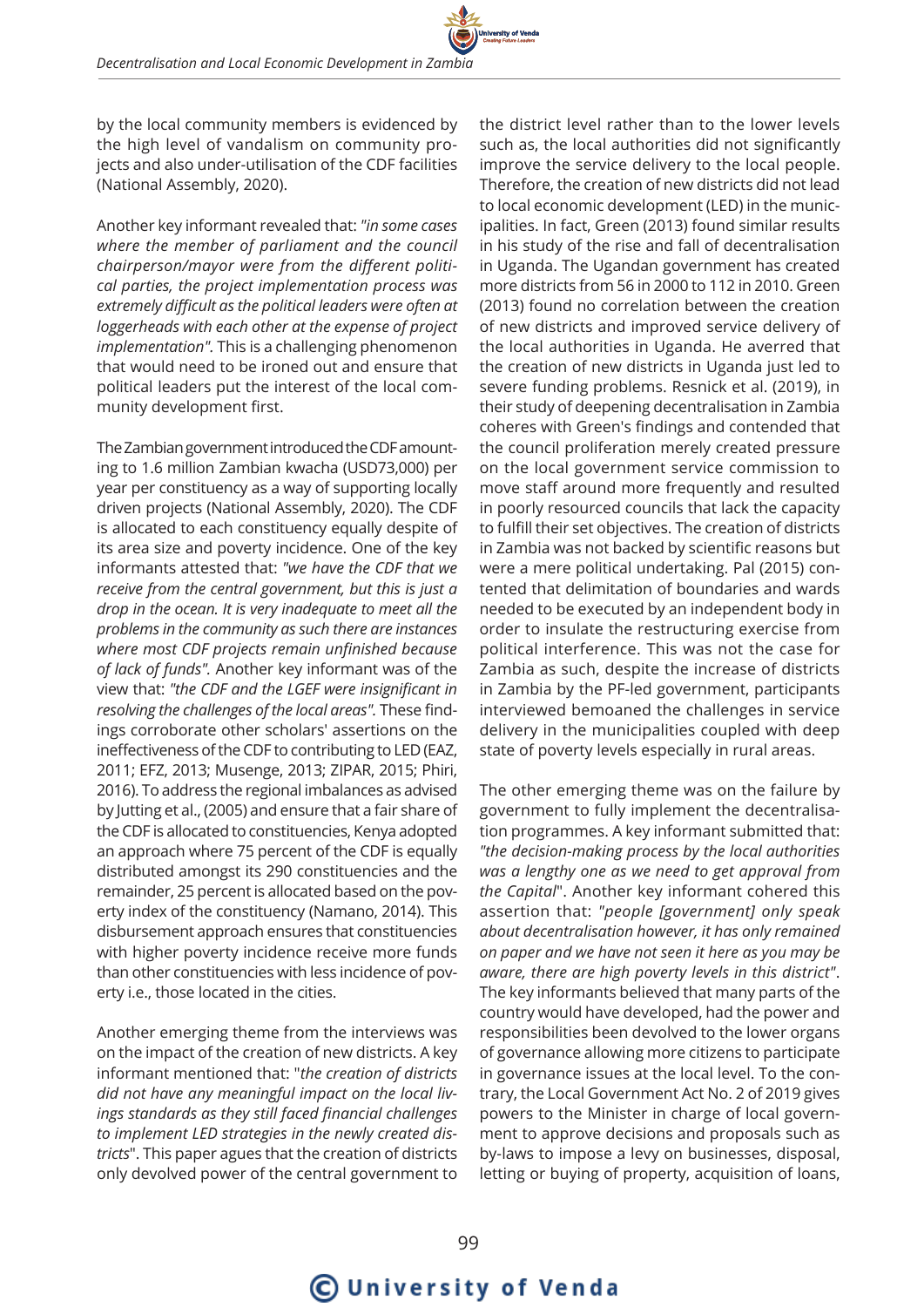

entering into contract with third parties, among others, before the local authorities can pursue them (GRZ, 2019). The lack of implementation of a decentralised system of governance in Zambia is attested by BIT (2012), Gumboh (2012), Resnick (2019) and Resnick et al. (2019).

When asked to rank the main functions carried out by the municipality (1 to 5; 5 being the highest) from the list: day-to-day operations; implement development projects; maintenance of local infrastructure; improve human settlement or others, 70 percent of the participants indicated that the main functions carried out by the councils were to do with day-to-day administration. It can be argued that despite the Local Government Act No. 2 of 2019 (Schedule two) giving over 88 scheduled functions to the councils, which include among others community development, the provision of services such as water supply, sewerage, health, feeder and district roads, education and housing, the local authorities in Zambia were preoccupied with mainly administrative works. This could explain the reason why most key informants responded that they did not have a separate comprehensive LED policy framework but relied on the integrated development plans (IDPs), as dictated by the Urban and Regional Planning Act No. 3 of 2015 and the National Budgeting and Planning Policy of 2014 (GRZ, 2015; GRZ, 2014). The IDPs seemed to have a component of LED. The IDP is one of the key tools used by municipalities to address their developmental challenges. Malefane and Mashakoe (2008) clearly enunciated in their study of the link between IDP and LED that although the IDP may incorporate some aspects of LED, IDP is not LED and LED is not IDP. Therefore, the absence of a comprehensive LED policy framework makes it unclear for the local authorities to implement specific income generation activities that would support the promotion of economic development targeting the impoverished people.

## **5. Conclusion and Recommendations**

This aim of this paper was to assess the status of the implementation of the national decentralisation programmes in Zambia and evaluate the extent to which decentralisation has served as a vehicle for local economic development. The findings of this study have shown that fiscal, administrative and political decentralisation enhances LED through empowerment and better livelihoods. Local authorities are in a better position spatially to promote LED

as they are closer to the development action spots and closer to the challenges various local areas were facing under their control. While Zambia has made headways in implementing administrative decentralisation programmes, it still faced glaring challenges in implementing fiscal decentralisation as a result, development did not cascade to the local community levels in improving their livelihoods. The under-implementation of full decentralisation in the county has hindered the ability of local authorities to effectively promote LED especially in rural areas.

Disparities in the poverty levels in Zambia suggest that interventions to fight poverty need to be tailored at local government levels. This study, recommends the imperative need for Zambia to accelerate the full implementation of its national decentralisation programmes with a special focus on fiscal decentralisation, if the country was to spur any meaningful and impactful local economic development in its municipalities. It further recommends that the CDF Act No. 11 of 2018 should be revised to reduce powers of the area members of parliament in deciding the fate of their electorates. Further, the paper recommends that Zambia should adopt the Kenyan model of disbursing the CDF funds based on the poverty indexes of the constituencies as opposed to disbursing equal amounts per constituency. This will address the hitherto regional imbalances in the country.

#### **References**

- Adejumo-Ayibiowu, O.D. 2020. Democracy, decentralisation and rural development in Africa. Learning from within, in M.A. Mafukata & K.A. Tshikolomo (Eds.), *African Perspectives on Reshaping Rural Development* (pp. 19-46). Hershey PA: IGI Global.
- Asante, F. & Ayee, J. 2004. *Decentralisation and poverty reduction*. Paper presented at the international conference on Ghana at the Half Century, July 18-20, Institute of Statistical, Social and Economic Research (ISSER), University of Ghana and Cornell University, Accra, Ghana. Available at: www.isser. org/Decentralisation\_Asante\_Ayee.pdf.
- Ashraf, N., Bandiera, O. & Blum, F. 2016. *Decentralisation in Zambia: A comparative analysis of strategies and barriers to implementation.* London: International Growth Center.
- Auriacombe, C. & Van der Waldt, G. 2020. Critical considerations for local economic development strategy design in South African municipalities. *Administratio Publica*, 28(1):25-41.
- Baskaran, T. & Feld, L. 2009. *Fiscal decentralization and economic growth in OECD Countries: Is there a relationship?* CESifo Working Paper Series No. 2721. Munich: CESifo.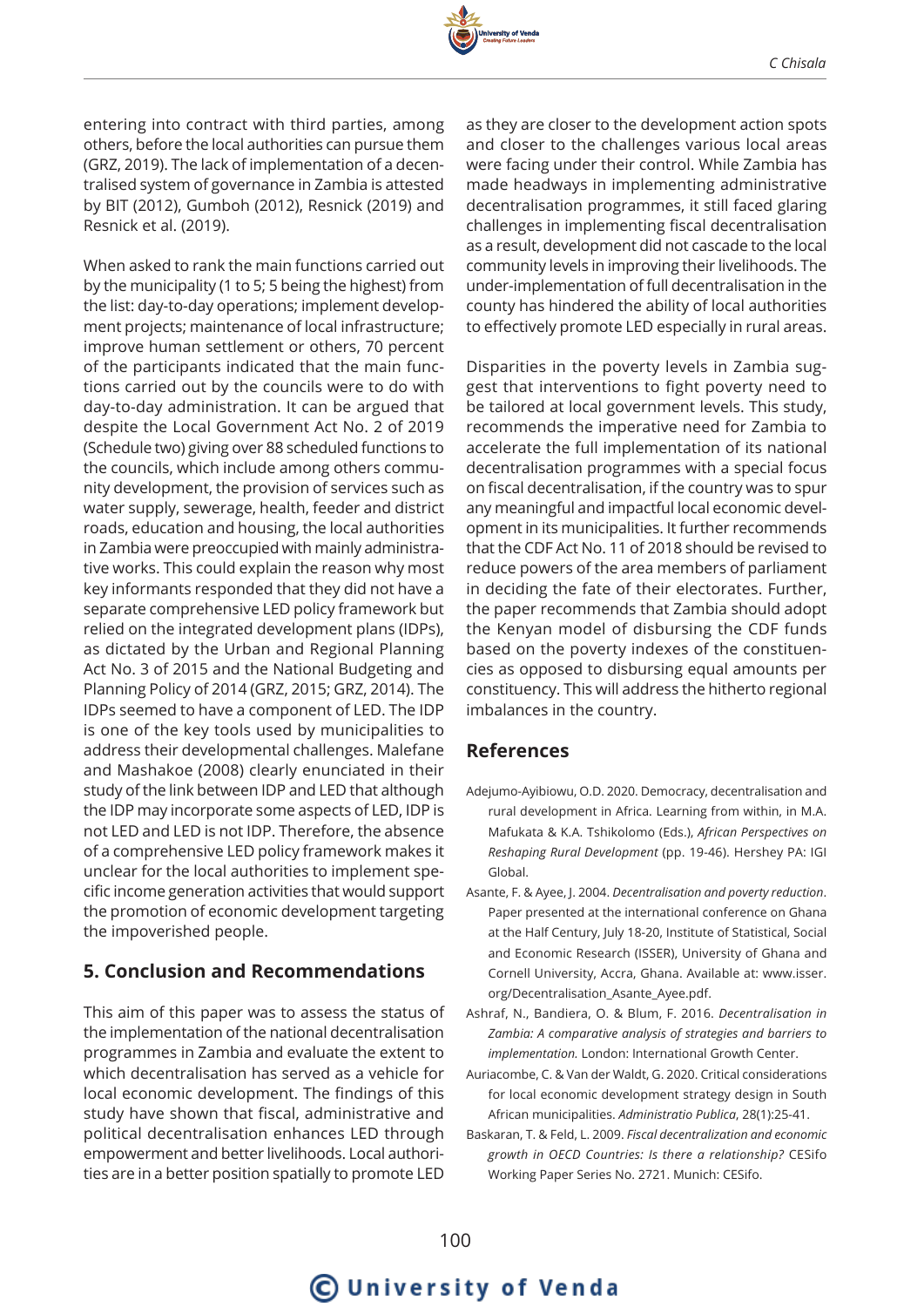- Bertelsmann Stiftung's Transformation Index. 2012. *Zambia Country Report*. Gütersloh: Bertelsmann Stiftung.
- Blöchliger, H. 2013. *Decentralisation and economic growth Part 1: How fiscal federalism affects long-term development*. Paris: OECD.
- Braun, V. & Clarke, V. 2006. Using thematic analysis in psychology. *Qualitative Research in Psychology,* 3(1):77-101.
- Canzanelli, G. 2001. *Overview and learned lessons on local economic development, human development, and decent work*. ILO Working Paper. Available at: http://www.yorku.ca/ishd/ LEDCD.SP/Links%20BQ/37\_led1.pdf.
- Central Statistical Office [CSO]. 2018. *Zambia in figures*. Available at: https://www.zamstats.gov.zm/phocadownload/ Dissemination/Zambia%20in%20Figure%202018.pdf.
- Chisala, C. 2021a. Maximising the use of thermal springs for local economic development in rural Zambia: A case of Chinyunyu thermal springs, Rufunsa district. [Unpublished PhD Dissertation]. Pretoria, South Africa: University of South Africa.
- Chisala, C. 2021b. Immigrant entrepreneurship in Africa: A Zambian perspective, in M.A. Mafukuta (Ed.), *Impact of Immigration and Xenophobia on Development in Africa* (pp. 224-245). Hershey PA: IGI Global.
- Creswell, J.W. 2014. *Research design: Qualitative, quantitative and mixed methods approaches.* Thousand Oaks, CA: Sage.
- Economics Association of Zambia. 2011. *Impact of the constituency development fund in Zambia*. Lusaka: EAZ.
- Evangelical Fellowship of Zambia. 2013. *Constituency development fund: Transparency in grassroots development or political patronage, Tearfund and Micah Challenge*. Available at: http:// learn.tearfund.org/~/media/files/tilz/research/constituency\_ development\_funds.pdf.
- Gedvilaite, D., Novotny, M. & Slavinskaite, N. 2020. Evaluation of the fiscal decentralization: Case studies of European Union. *Inzinerine Ekonomika - Engineering Economics*, 31(1):84-92.
- Green, E. 2013. *The rise and fall of decentralisation in contemporary Uganda.* Available at: https://ideas.repec.org/p/unu/wpaper/ wp-2013-078.html.
- Government of the Republic of Zambia –GRZ 1972). *The Second Development Plan.* Lusaka: GRZ.
- GRZ. 2002. *National Decentralization Policy*. Lusaka: Decentralization Secretariat.
- GRZ. 2006. *Fifth National Development Plan.* Lusaka: GRZ.

GRZ. 2013. *Revised Sixth National Development Plan*. Lusaka: GRZ.

- GRZ. 2014. *National Planning and Budgeting Policy: Responsive, Transparent, Accountable and Results-Oriented Development Planning and Budgeting Processes.* Lusaka: GRZ.
- GRZ. 2015. *Urban and Regional Planning Act of 2015.* Lusaka: GRZ.
- GRZ. 2016. *Constitution of the Republic of Zambia, Amendment, No.2 of 2016.* Lusaka: GRZ.

GRZ. 2017. *Seventh National Development Plan*. Lusaka: GRZ

GRZ. 2018. *Constituency Development Fund Act No. 11 of 2018*. Lusaka: GRZ.

- GRZ. 2019. *The Local Government Act No. 2 of 2019.* Lusaka: GRZ. Gumboh, S. 2012. *Decentralization policy implementation in Zambia – A reality or mere political rhetoric?* Available at: https://www. grin.com/document/231193.
- Jutting, J., Corsi, E., Kauffmann, C., McDonnell, I., Osterrieder, H., Pinaud, N., & Wegner, L. 2005. What makes decentralisation in developing countries pro-poor? *European Journal of Development Research*, 17(4):626-648. doi:10.1080/095788105 00367649.
- Kyriacou, P.A., Muinelo-Gallo, L. & Roca-Sagalés, O. 2017. Regional inequalities, fiscal decentralization and government quality. *Regional Studies*, 51(6):945-957.
- Local Government Association of Zambia LGAZ. 2018. *2018 Annual Report.* Lusaka: LGAZ.
- Malefane, S.R. & Mashakoe, E. 2008. Integrated development planning (IDP) and local economic development in South Africa: The power twins. *Journal of Public Administration,* 43(3.2):473-485.
- Mpundu, B. 2020. *How centralised is Zambia?* (M. Munalula, interviewer). *Zed Corner.* Available at: http://www.facebook.com/ zedcornerofficial/videos/1156507708054022/.
- Mukwena, R. 2014. Decentralisation, democracy and development: The case of Zambia, in A. Chitembo, J. Zulu & R. Mukwena (Eds.), *50 Years of Local Government in Zambia: Treasuring the Past, Reflecting the Present, Shaping the Future* (pp. 22-63). Lusaka: LGAZ.
- Musgrave, R.A. 1959. *The theory of public finance. A study in public economy*. New York: McGraw Hill.
- Namano, B.W. 2014. *The constituency development fund. Merits and demerits to community development.* Available at: https:// www.grin.com/document/307588.
- National Assembly of Zambia. 2019. *Committee on Local Government Accounts on the Utilisation of Constituency Development Fund and Local Government Equalisation Fund in Zambia*. Lusaka: National Assembly.
- Oates, W.E. 2006. *On the theory and practice of fiscal decentralization*. IFIR Working Paper No. 2006-05. IFIR. Available at: https://martin.uky.edu/sites/martin.uky.edu/files/IFIR/Pub/ ifir-wp-2006-05.pdf.
- Olson, M. 1969. The principle of 'fiscal equivalence': The division of responsibilities among different levels of government. *American Economic Review*, 59(2):479-487.
- Pal, M. 2015. The fractured right to vote: Democracy, discretion, and designing electoral districts. *McGill Law Journal.*  61(62):231-274.

Phiri, P. 2016. *Community participation in constituency development fund projects in Lusaka city: The case of Kanyama constituency* [Unpublished Masters Thesis]. Lusaka: University of Zambia.

- Reid, M. 2019. Examining the case for decentralisation. *Policy Quarterly*, 15(2):1-9.
- Resnick, D. 2019. *The politics of strengthening local government: Lessons from Zambia.* Available at: https://www.theigc.org/ blog/the-politics-of-strengthening-local-government/.